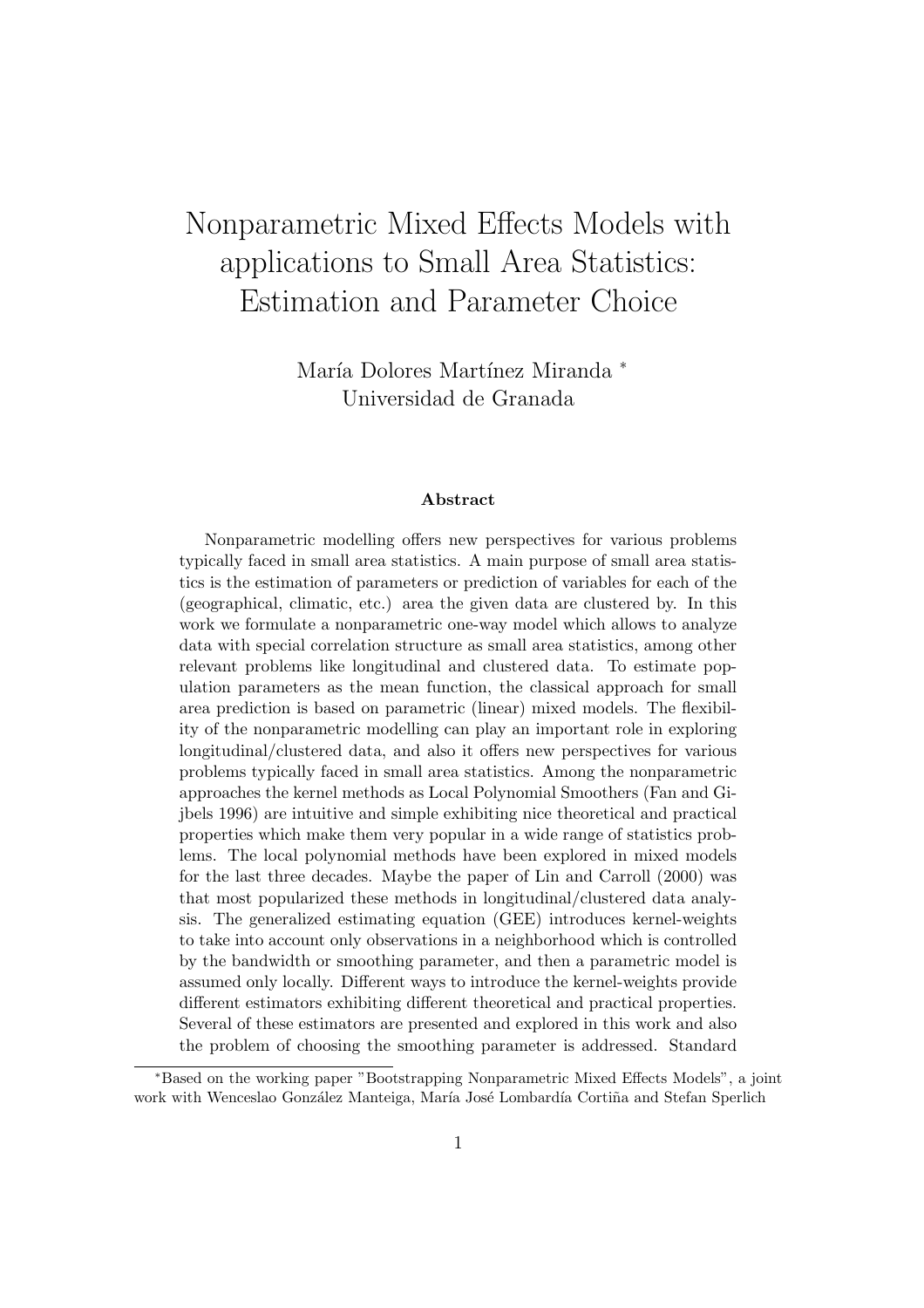nonparametric methods without involving the correlation structure are not suitable because they cannot pick up the extra variability. Previous works in this problem focus mainly in cross-validation strategies (Wu and Zhang 2002, Park and Wu 2006, Gu and Ma 2005, Xu and Zhu 2009). We propose to use resampling methods to solve the bandwidth choice problem in the spirit of the previous works of González-Manteiga et al. (2004) and Martínez-Miranda et al. (2008). Bootstrap approximations of the Mean Squared Error provide simple local bandwidth selectors for the nonparametric estimators.

## 1 Introduction

Parametric (usually linear) mixed effects models and their extensions, generalized parametric mixed effects models become popular statistical modelling approaches for analyzing data with special correlation structure. To consider the usually called "within-subject correlation" allows to deal with longitudinal and clustered data which naturally arise for example in biomedical studies. Also mixed effects models are particular suitable for small-areas estimation (Jiang and Lahiri 2006). In fact these models incorporate area-specific random effects modelling the additional between area variations which cannot be explained by the fixed effect component. Statistical inference with linear mixed effect models has also been studied a lot in the context of panel data analysis (see for example Verbeke and Molenberghs 2000, Diggle et al. 2002). However parametric formulations may not always be desirable because in many situations the dependence on covariates exhibits more complicated manners. In the last years there has been a notable interest in extending parametric models to more flexible nonparametric formulations (see for example Wu and Zhang 2006 for a recent and complete review).

In this paper we are interested in a one-way model with the following nonparametric formulation:

$$
y_{ij} = m(\mathbf{x}_{ij}) + v_i(\mathbf{z}_{ij}) + \varepsilon_{ij}, \quad j = 1, ..., n_i, \quad i = 1, ..., q, \sum_{i=1}^{q} n_i = n, \quad (1.1)
$$

with  $y_{ij}$  being the observed responses and  $\mathbf{x}_{ij}$  ( $k \times 1$ ) and  $\mathbf{z}_{ij}$  ( $r \times 1$ ) observable covariates. Here  $m(\mathbf{x}_{ij})$  represents the fixed effect or population function,  $v_i(\mathbf{z}_{ij})$ are the random-effects functions. The residual errors,  $\varepsilon_{ii}$ , are supposed to be independent with mean 0 and variances  $\sigma^2(\mathbf{x}_{ij})$  (assuming a general heterocedastic situation). Also  $v_i(\mathbf{z}_{ij})$  and  $\varepsilon_{ij}$  are independent, where  $v_i(\mathbf{z}_{ij})$  can be considered realizations of a mean 0 smooth process with a covariate function  $\gamma(\mathbf{z}_{ij_1}, \mathbf{z}_{ij_2}) =$  $E[v_i(\mathbf{z}_{ij_1})v_i(\mathbf{z}_{ij_2})].$ 

The model (1.1) allows to generalize many interesting problems such as longitudinal data, clustered data, nested-error regression models and random regression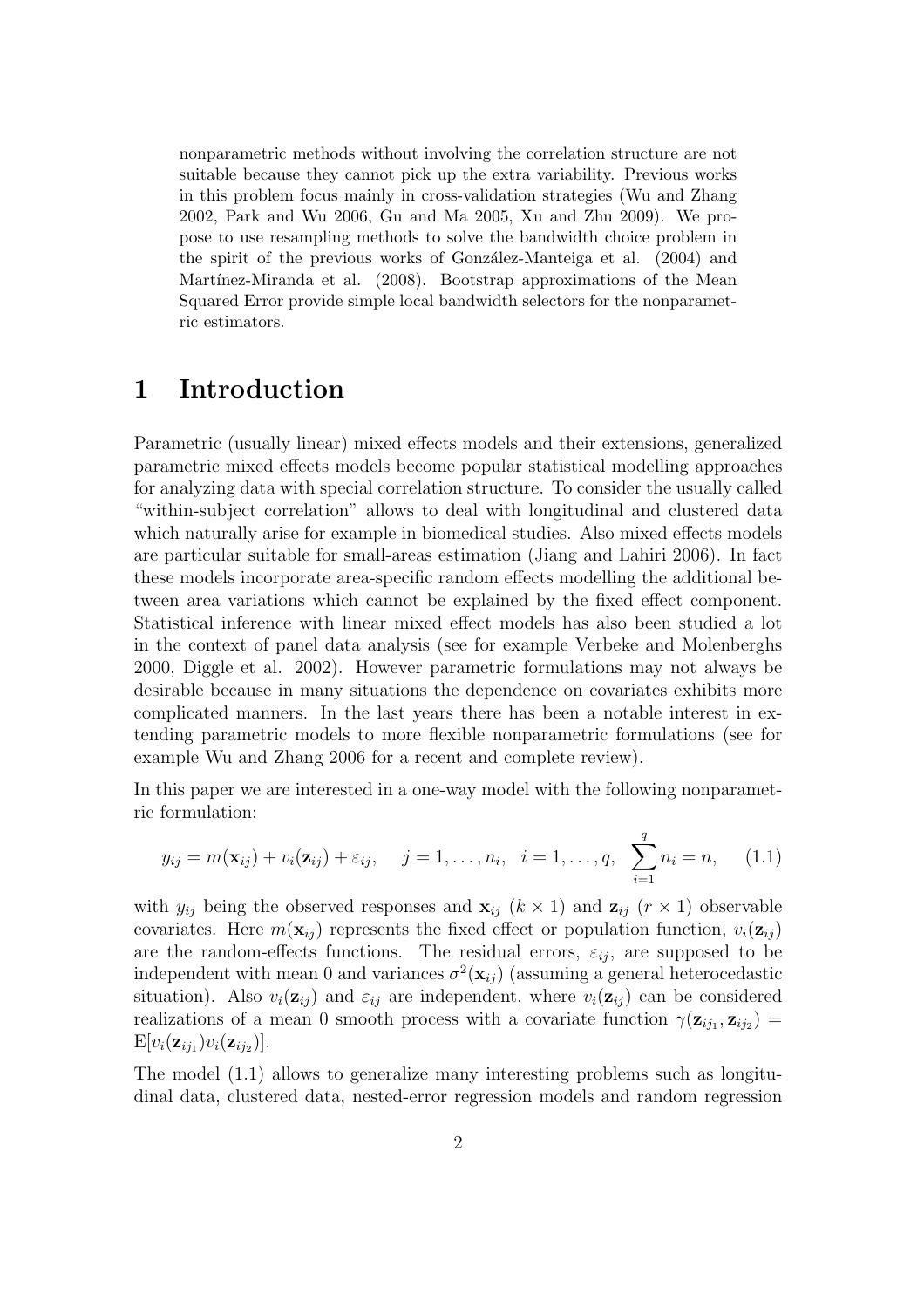coefficient models, among others. More specifically such models arisen in the following way.

Longitudinal data. Consider a longitudinal study involving q subjects, where  $y_{ij}$  is taken from subject i in the time point  $\mathbf{x}_{ij} = t_{ij}$   $(j = 1, \ldots, n_i)$ . Observations from different subjects are independent, while observations from the same subject are naturally correlated. The intra-subject correlation may be modeled by  $v_i(\mathbf{z}_{ij}) =$  $v_i(t_{ij})$ , these random effects can be interpreted as the subject effects which are usually called "real effects".

Clustered data. Consider observations from  $q$  clusters, such as in multicenter studies, where  $y_{ij}$  is taken from cluster  $c_i$  with covariate  $\mathbf{x}_{ij}$   $(j = 1, \ldots, n_i)$ . Observations from different clusters are independent, while observations from the same cluster may be correlated to various degrees. The intra-cluster correlation is usually modeled by  $v_i(\mathbf{z}_{ij}) = b_{c_i}$ . Here the random effects  $b_{c_i}$  are considered "latent" effects".

The Nested-error regression models proposed by Battese et al. (1988) suppose a population divided into q small areas (geographical areas), being  $n_i$  the number of sampled units in the area ith. Let  $y_{ij}$  be the character of interest (response variable) observed for the *j*th sampled unit in the *i*th sample area and  $\mathbf{x}_{ij}$  the corresponding values of a covariate (vector of k auxiliary variables).

A more general model in small areas is the random regression coefficient model proposed by Dempster et al. (1981). The model is a (unidimensional) linear regression model including a random slope

$$
y_{ij} = \beta x_{ij} + b_i x_{ij} + \varepsilon_{ij}.
$$

The flexibility of model  $(1.1)$  can play an important role in exploring longitudinal/clustered data. Also nonparametric modelling offers new perspectives for various problems typically faced in small area statistics. Evidently, apart from more flexible modelling of either the variances (González-Manteiga et al. 2009) or the mean function (Opsomer et al. 2008), it can be also used for data mining (Lombard´ıa and Sperlich 2008) and specification testing (see Claeskens and Hart 2009).

Motivated from the above described appealing problems which are globally formulated by (1.1), we aim to first introduce appropriate estimators and predictors. In this sense we focus on kernel estimation and first we discuss about how should be desirable to introduce the kernel weights and the correlation structure in the estimating equations. In this paper we propose two different marginal and joint strategies for the estimation are presented. By exploring the statistical properties of the estimators we second deal with practical issues like feasible inference and necessary parameter choices. Specifically the choice of smoothing (or bandwidth)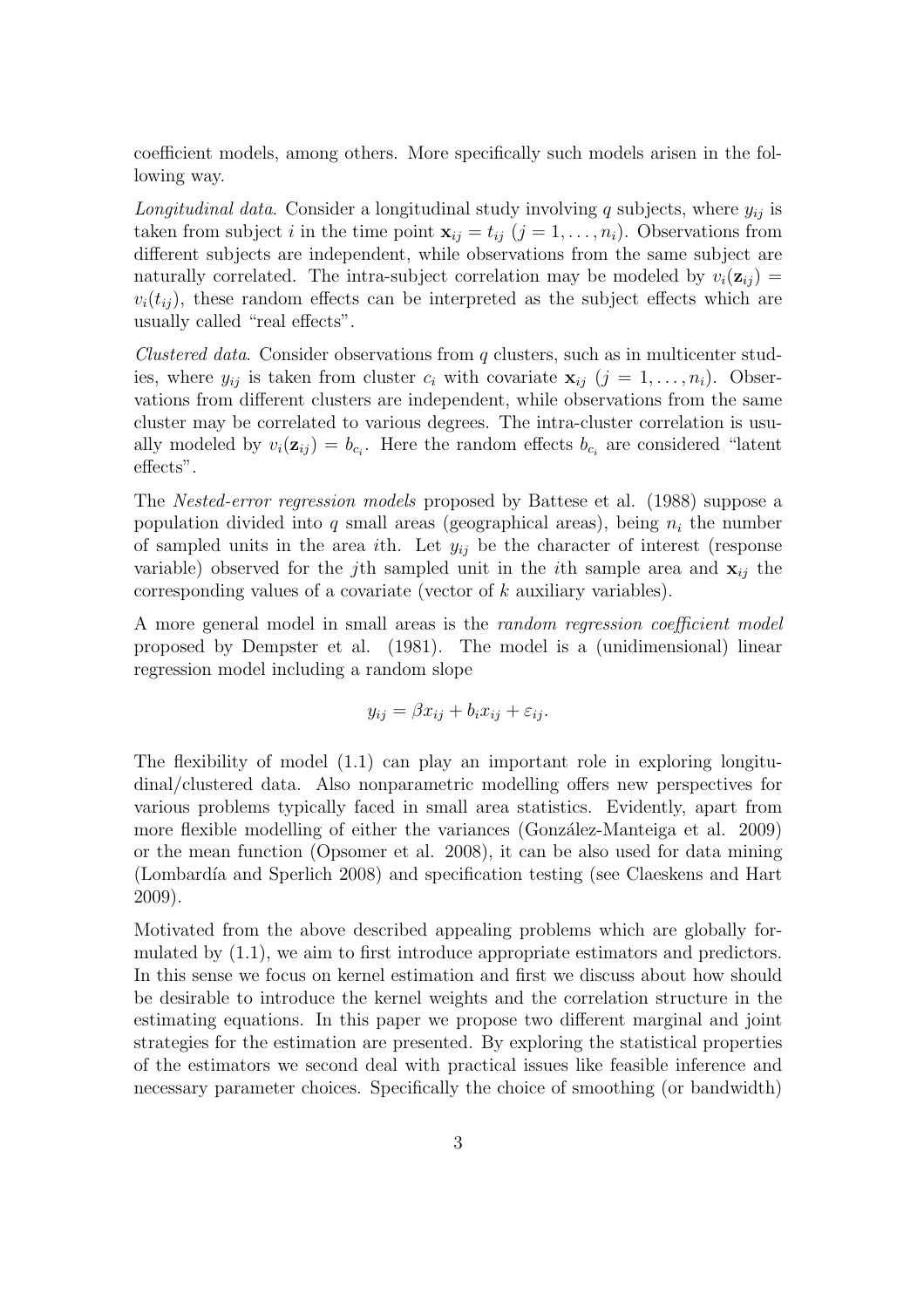parameters becomes a technical but actually crucial task. Differently from data mining, nonparametric estimation of densities or marginal impacts in regression, neither intuition nor eye balling will help here. Also the standard nonparametric methods without involving the correlation structure are not suitable because they cannot pick up the extra variability. When it has been conveniently made it usually be considered cross-validation strategies to provide data-driven bandwidth choices (Wu and Zhang 2002, Park and Wu 2006, Gu and Ma 2005, Xu and Zhu 2009, among others). In this paper we propose to use resampling methods to solve the bandwidth choice problem in the spirit of the previous works of González-Manteiga et al. (2004) and Martínez-Miranda et al. (2008). These are based on bootstrap estimations of the mean squared errors, which could be also used to construct confidence intervals. introduced methods. In small areas statistics little efforts have been spent on studying kernel estimation and bandwidth selection under nonparametric models like (1.1).

Along the paper we deal with the estimation of several functions and parameters. We aim to consider relevant problems in the above appealing situations (longitudinal/clustered data, nested models, small areas etc.). In this sense we specifically deal with the estimation of the population function,  $m(\mathbf{x})$ , the mixed effects or individual functions,  $\eta_i(\mathbf{x}, \mathbf{z}) = m(\mathbf{x}) + v_i(\mathbf{z})$ , and population parameters such as  $\Theta_i = m(\dot{\mathbf{x}}_i) + v_i(\dot{\mathbf{z}}_i)$  with  $m(\dot{\mathbf{x}}_i) = \sum_{j=1}^{n_i} m(\mathbf{x}_{ij})/n_i$  and  $v_i(\dot{\mathbf{z}}_i) = \sum_{j=1}^{n_i} v_i(\mathbf{z}_{ij})/n_i$ which arise mainly in small area statistics.

## References

- [1] Battese, G.E., Harter, R.M. and Fuller, W.A. (1988) "An error-component model for prediction of county crop areas using survey and satellite data",Journal of the American Statistical Association, 83, 28–36.
- [2] Claeskens and Hart (2009) "Goodness-of-fit tests in mixed models", Test, 18, 213–239.
- [3] Dempster, A.P., Rubin, D.B. and Tsutakawa, R.K. (1981) "Estimation in covariance component models", Journal of the American Statistical Association, 76, 341–353.
- [4] Diggle, P.J., Heagerty, P., Liang, K.-Y. and Zeger, S.L. (2002) Analysis of Longitudinal Data, Second Edition, Oxford: Oxford University Press.
- [5] Fan, J. and Gijbels, I. (1996) Local Polynomial Modelling and its Applications, London: Chapman and Hall.
- [6] González-Manteiga, W., Martínez-Miranda, M.D. and Pérez-González, A. (2004), "The choice of smoothing parameter in nonparametric regression